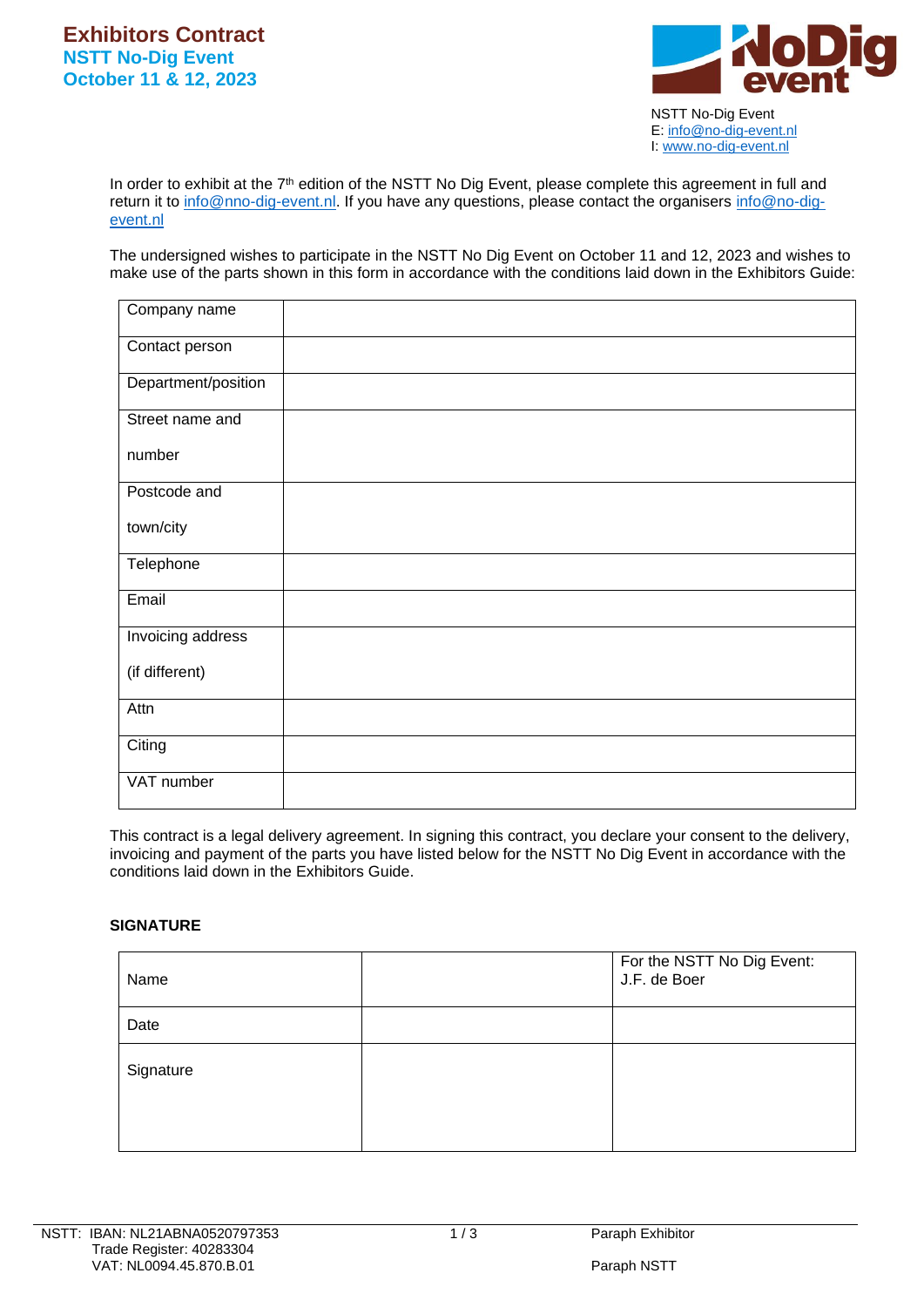

 NSTT No-Dig Event E[: info@no-dig-event.nl](mailto:info@no-dig-event.nl) I: [www.no-dig-event.nl](http://www.no-dig-event.nl/)

| <b>Stands</b>                                                                                                                         | <b>Price NSTT</b><br>company<br>members<br>(exclusive of<br>VAT) | <b>Price</b><br><b>Non-members</b><br>(exclusive of<br>VAT) | <b>Total</b> |
|---------------------------------------------------------------------------------------------------------------------------------------|------------------------------------------------------------------|-------------------------------------------------------------|--------------|
| Stand 8 m <sup>2</sup> including standard assembly and stand<br>fittings and furnishings*                                             | € 2,970                                                          | € 3,300                                                     |              |
| Stand 16 m <sup>2</sup> including standard assembly and stand<br>fittings and furnishings*                                            | €4,455                                                           | €4,950                                                      |              |
| Stand 32 m <sup>2</sup> including standard assembly and stand<br>fittings and furnishings*                                            | €4,950                                                           | € 5,500                                                     |              |
| Demonstration stand* max 50 m <sup>2</sup> (10 X 5 m)<br>No stand assembly and fittings and furnishings                               | €4,455                                                           | €4,950                                                      |              |
| Outside stand on demonstration terrain<br>No stand assembly and fittings and furnishings.<br>Location on assignment at demonstration. | € 3,465                                                          | € 3,850                                                     |              |
| Outside stand and indoor stand combined                                                                                               | price<br>indoorstand +<br>€ 1,485                                | price<br>indoorstand +<br>€ 1,650                           |              |
| <b>Electricity</b>                                                                                                                    |                                                                  |                                                             |              |
| Electrical connection 220 V - 3 kW<br>(if you require a different connection, please contact the<br>organisers)                       | Included in the<br>stand price                                   | Included in the<br>stand price                              |              |
| Food and beverage crew and visitors<br>(bringing own food and beverage for crew and visitors is not<br>allowed)                       | Included in the<br>stand price                                   | Included in the<br>stand price                              |              |
| <b>Sponsoring possibilities</b>                                                                                                       |                                                                  |                                                             |              |
| 1/4-page advertisement in the event catalogue                                                                                         | € 275                                                            | € 275                                                       |              |
| 1/2-page advertisement in the event catalogue                                                                                         | €495                                                             | €495                                                        |              |
| Full-page advertisement or advertorial in the event<br>catalogue                                                                      | € 880                                                            | € 880                                                       |              |
| Item in the event bag (maximum of 1 brochure)                                                                                         | € 880                                                            | € 880                                                       |              |
| Banner at the entrance                                                                                                                | € 275                                                            | € 275                                                       |              |
| Key cords (1,250 items, to be provided by yourself)                                                                                   | € 825                                                            | € 825                                                       |              |
| Flag outside                                                                                                                          | € 550                                                            | € 550                                                       |              |
| Other sponsoring possibilities, by agreement                                                                                          |                                                                  |                                                             |              |
| Total                                                                                                                                 |                                                                  |                                                             |              |

\* Stand fittings and furnishings

- 8 m² stand: carpet tiles, counter and two bar stools
- 16 and 32 m² stand: carpet tiles, counter, table and four chairs.
- 50 m² stand: none (demo-stand)

**No discount is provided for self-assembly of standard stands.**